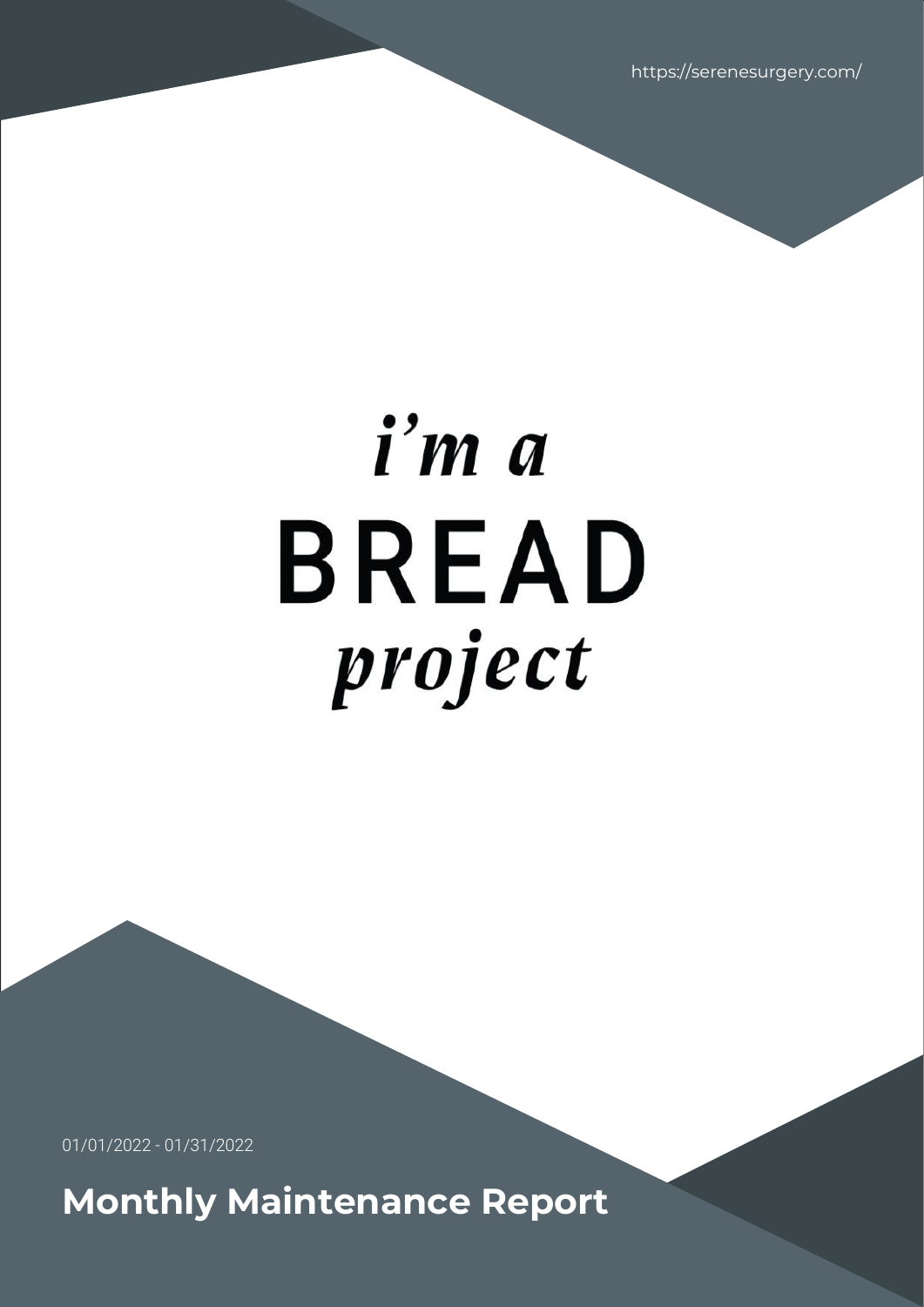# **BREAD**

At BREAD, we protect and maintain your website so that you and your business can win. As a business owner, you have too much on your plate to waste time concerned with whether-or-not your site is functioning properly. Time is precious and our maintenance can give you the peace of mind you need to focus on your business.

The following maintenance report contains the data from key categories relevant to website operation and performance. With your current PLUS Package subscription, we provide several services in order to maintain stability within your website performance. Within this report, you'll find simplified information about your website's updates, security, history, performance, and analytics that can help you discern where you are and drive your future growth.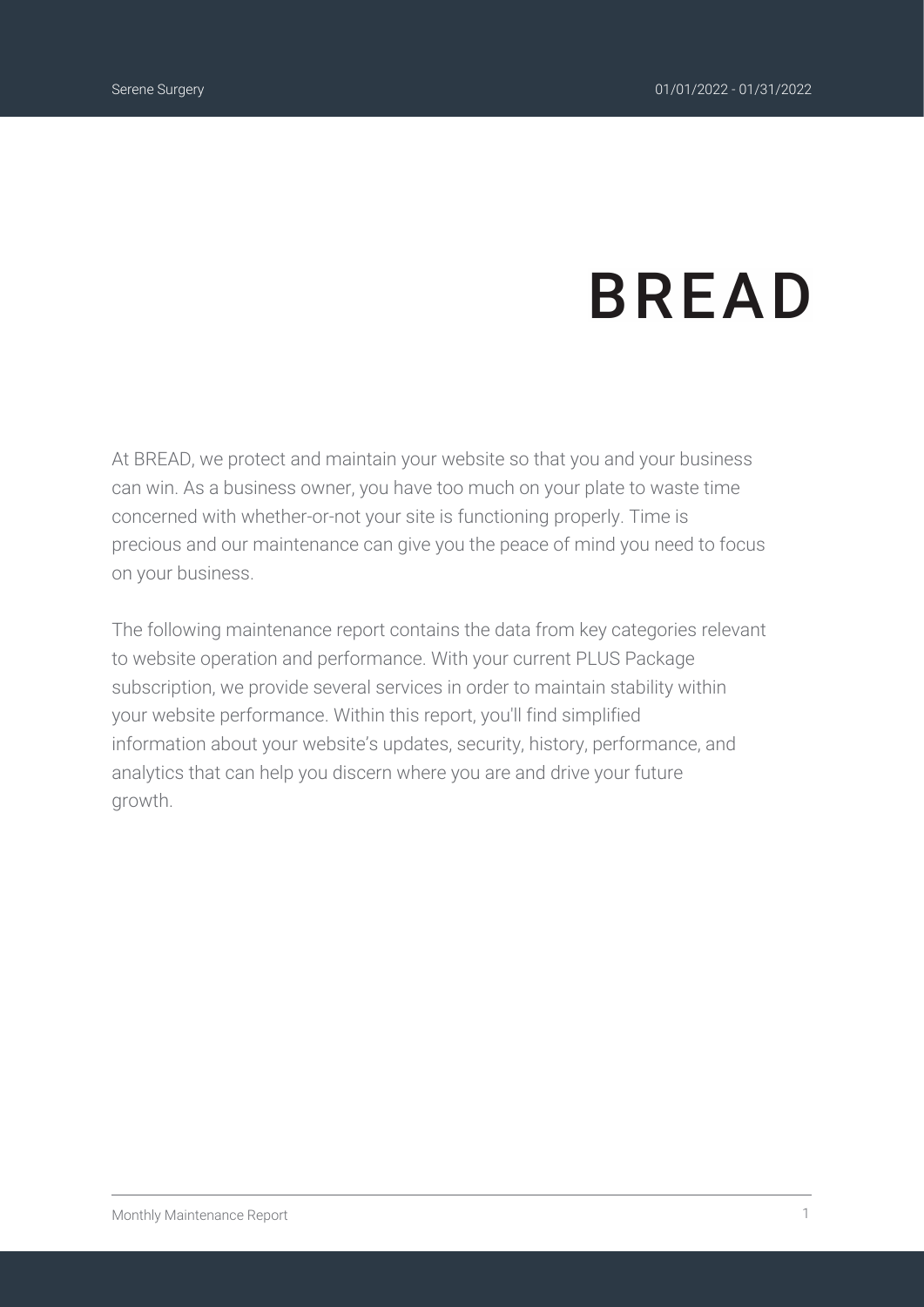### **OVERVIEW**



Website: https://serenesurgery.com/ IP Address: 34.105.30.128 WordPress Version: 5.8.3



#### **BACKUPS**

Backups created: 90; Latest one on: 02/01/2022 11:22



#### **UPTIME**

Overall uptime: 100.000%



#### **ANALYTICS**

Pageviews: 824; Site sessions: 392



#### **SECURITY**

Your website is safe



#### **PERFORMANCE**

PageSpeed score: 91; YSlow score: 98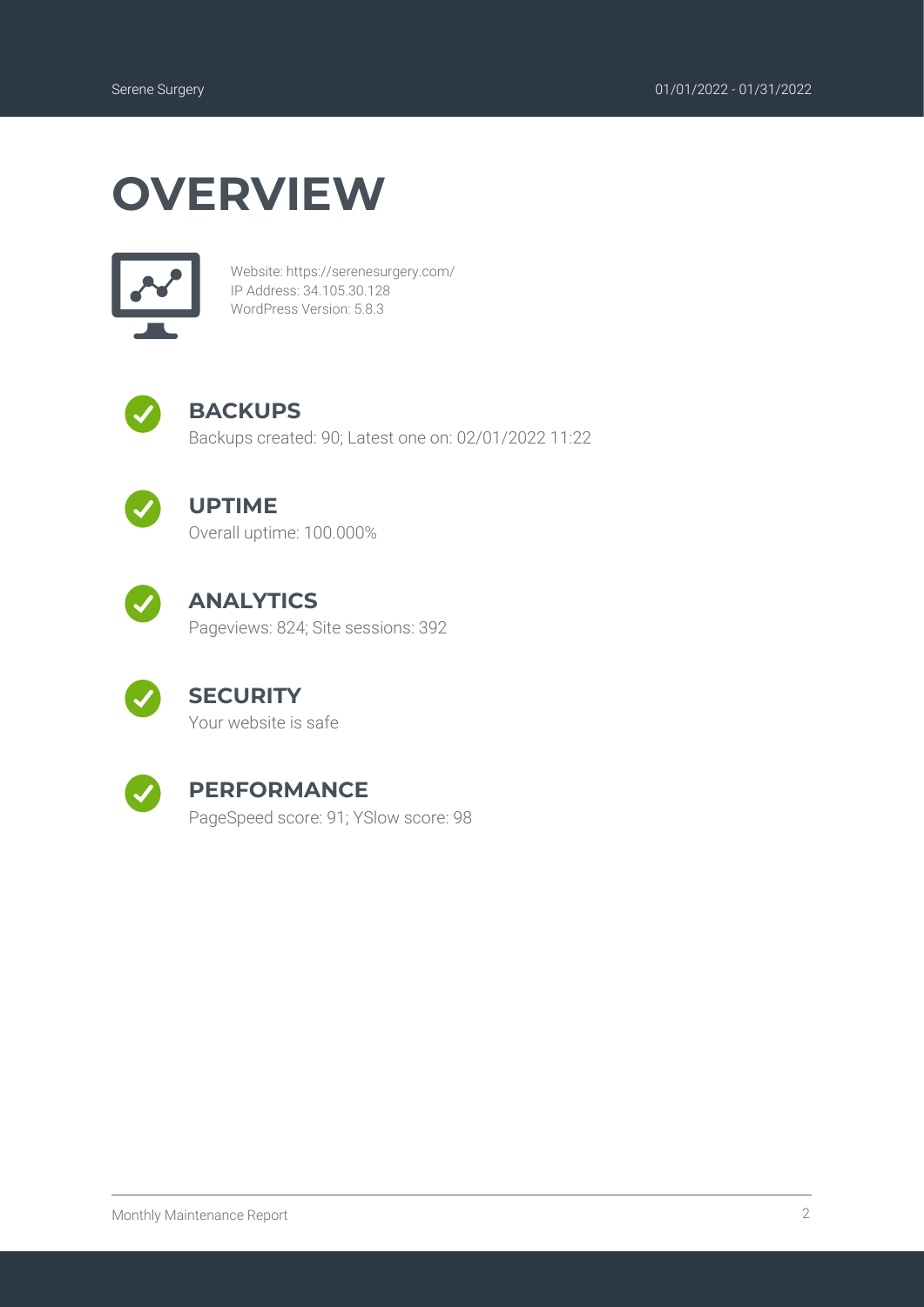

*01/01/2022 to 01/31/2022*

Backups created: **31** Total backups available: **90**

#### LATEST BACKUPS





Backup size 253.3MB



WordPress version 5.8.3

W

Approved comments 1

Active Theme Creative Bread Studio

i,



Active Plugins 12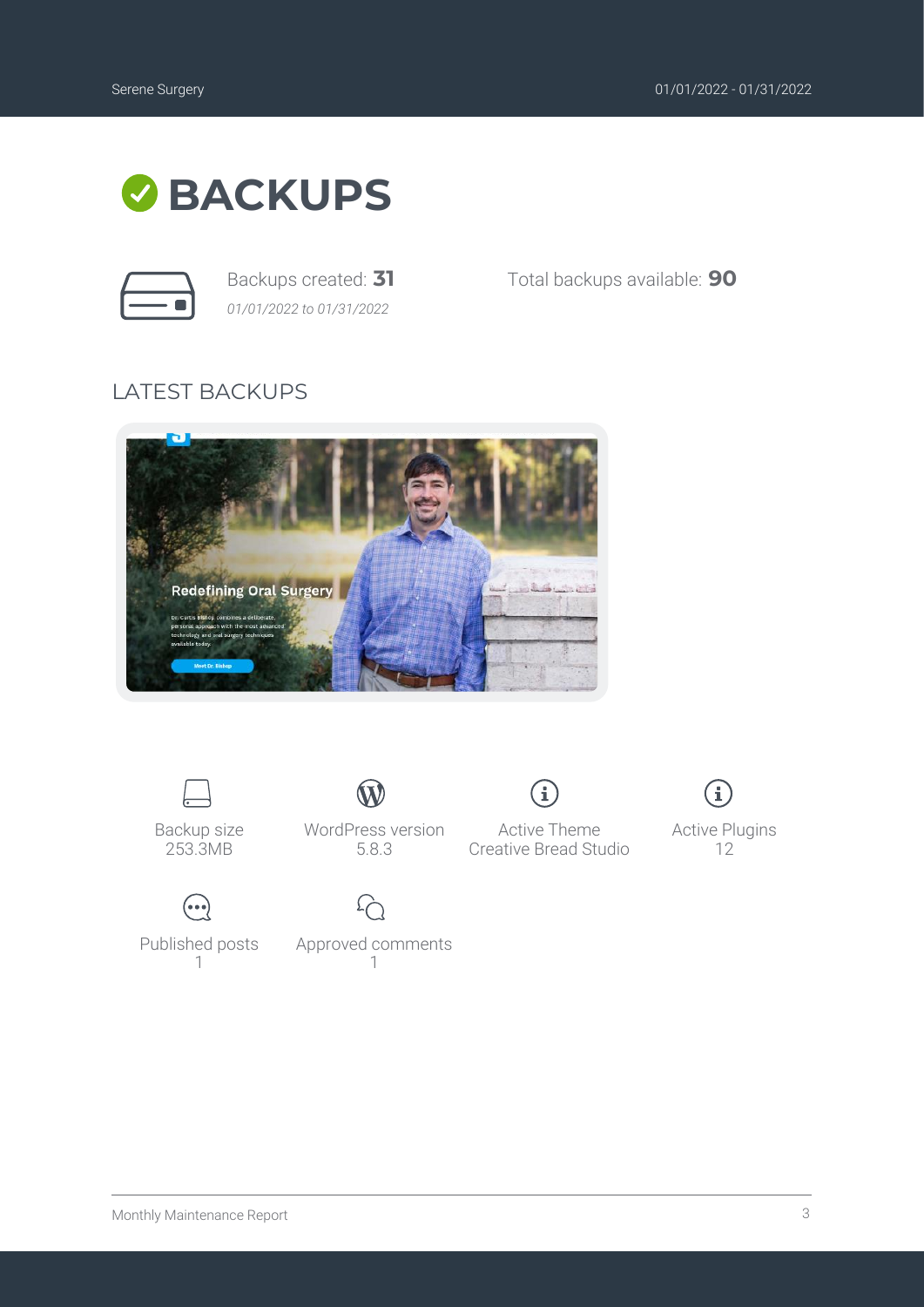### **UPTIME**



Up for: **88d 11h** Overall Uptime: **100.000%**

#### OVERVIEW

last 24 hours

**100%**

**100%** last 7 days last 30 days

**100%**

#### UPTIME HISTORY

| Event | Date       | Reason | <b>Duration</b> |
|-------|------------|--------|-----------------|
| UP    | 11/04/2021 | $\sim$ | 88d 11h         |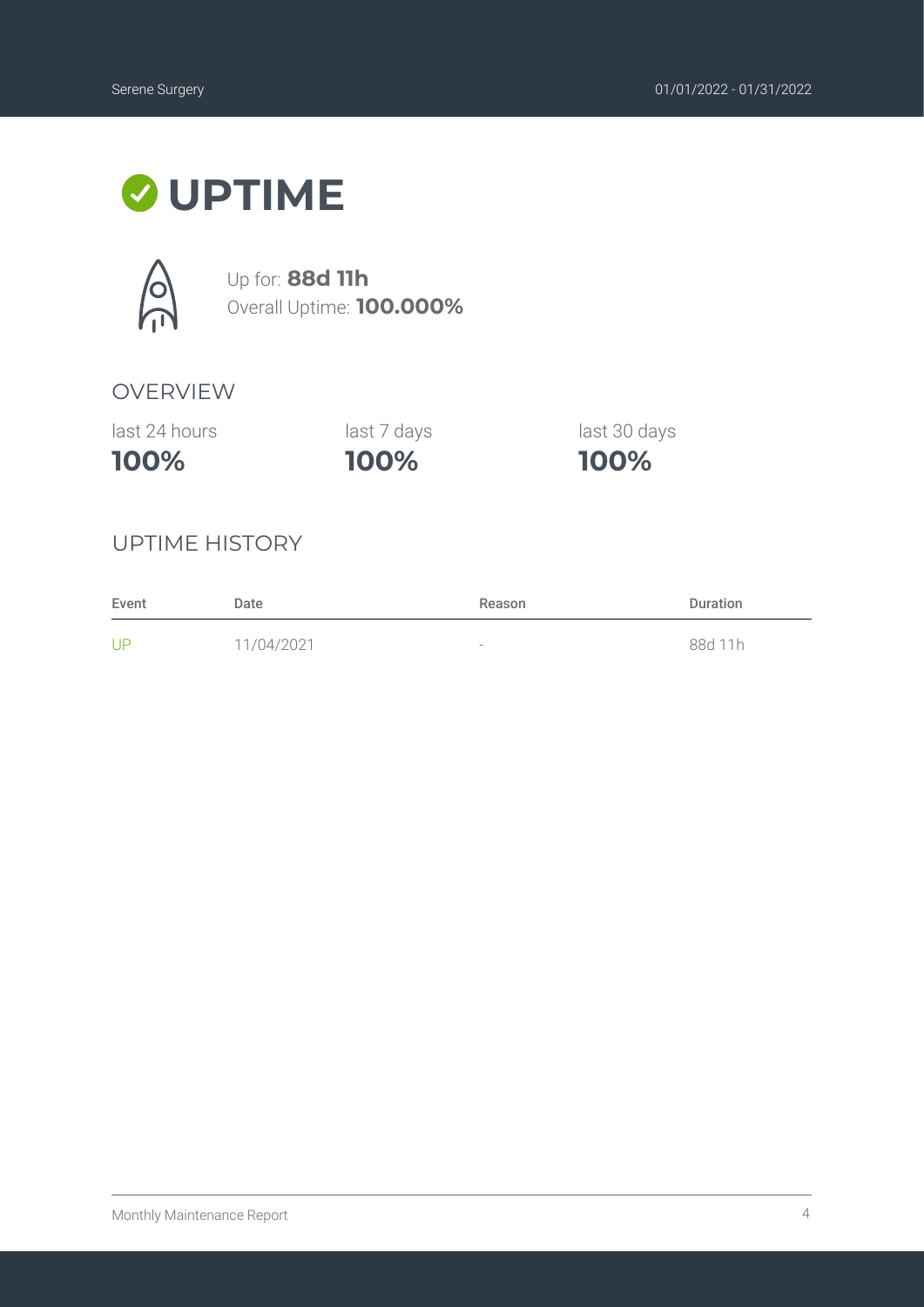



Traffic up by: **64%** *01/01/2022 to 01/31/2022*

#### OVERVIEW





**01m:33s** Session duration

 $-52%$ 

#### SESSIONS

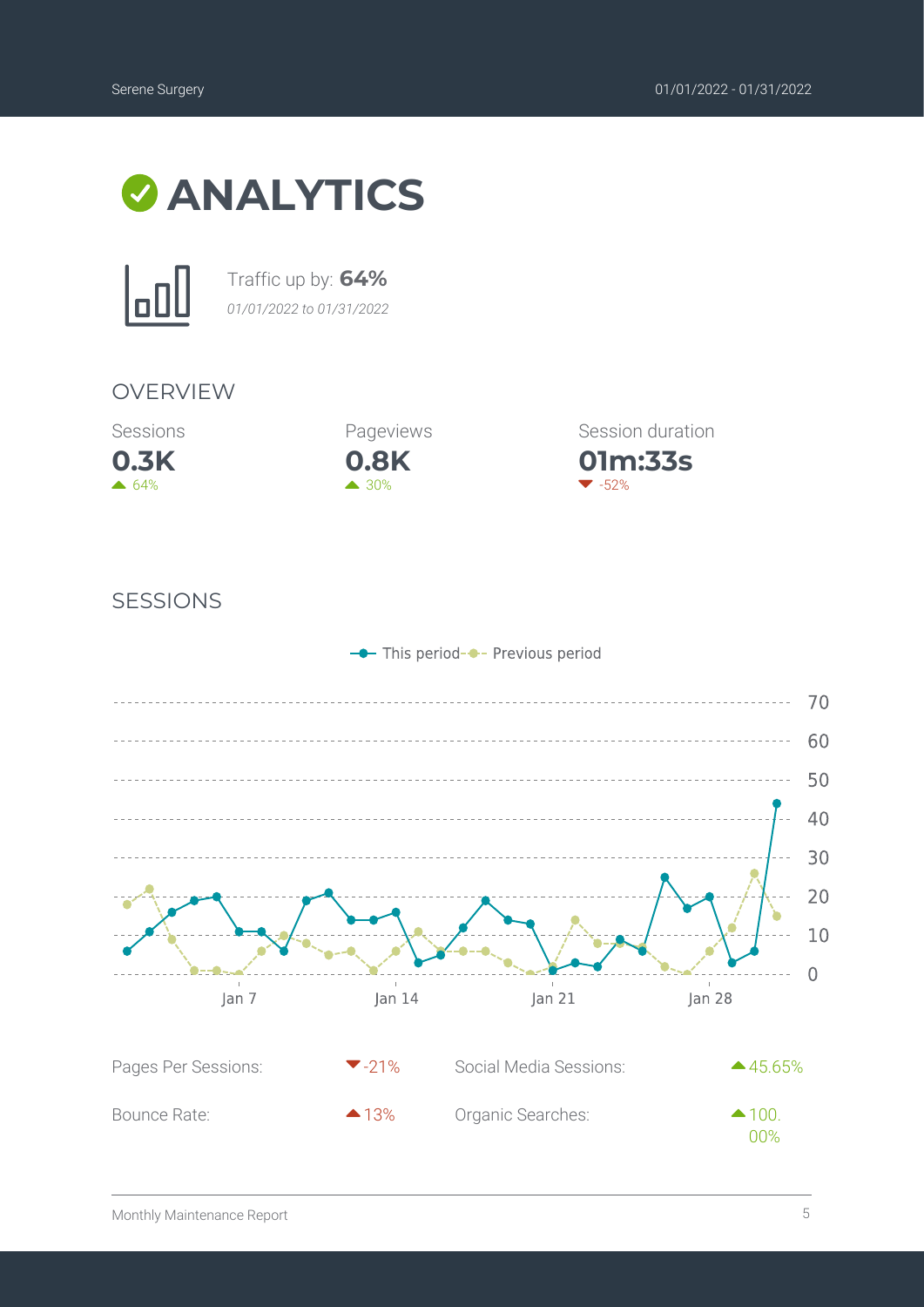| <b>Referrers</b> | <b>Sessions</b> |
|------------------|-----------------|
| google           | 165             |
| (direct)         | 138             |
| Lfacebook.com    | 45              |
| m.facebook.com   | 16              |
| bing             | 16              |

| Keywords                  | Sessions |
|---------------------------|----------|
| serene oral surgery hatti |          |

| Pages                  | <b>Sessions</b> |
|------------------------|-----------------|
|                        | 451             |
| /meet-dr-bishop/       | 106             |
| /services/             | 74              |
| /contact-us/           | 72              |
| /career-opportunities/ | 6h              |

| <b>Countries</b>     | <b>Sessions</b> |
|----------------------|-----------------|
| <b>United States</b> | 379             |
| (not set)            | 5               |
| Canada               | 4               |
| India                | 2               |
| Germany              |                 |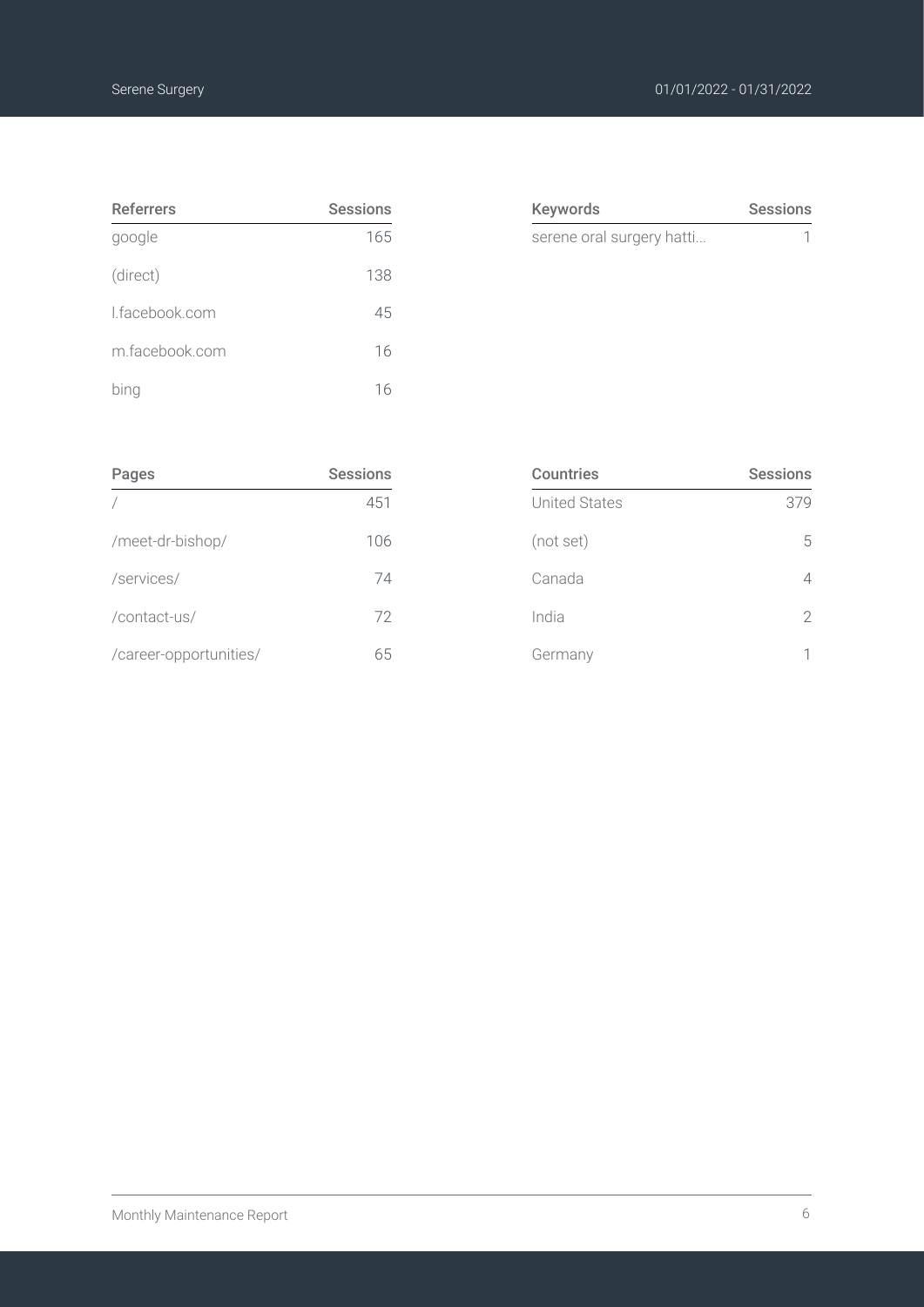## **SECURITY**



Total security checks: **31** *01/01/2022 to 01/31/2022*

#### MOST RECENT SCAN

*01/31/2022*

Status: Clean

| Malware: Clean | Web Trust: Clean | Vulnerabilities: 0 |  |
|----------------|------------------|--------------------|--|

#### SECURITY SCAN HISTORY (1/3)

| Date            | <b>Malware</b> | Vulnerabilities | <b>Web Trust</b> |
|-----------------|----------------|-----------------|------------------|
| 01/31/2022 7:04 | Clean          | Clean           | Clean            |
| 01/30/2022 8:03 | Clean          | Clean           | Clean            |
| 01/29/2022 6:04 | Clean          | Clean           | Clean            |
| 01/28/2022 0:32 | Clean          | Clean           | Clean            |
| 01/27/2022 7:33 | Clean          | Clean           | Clean            |
| 01/26/2022 6:05 | Clean          | Clean           | Clean            |
| 01/25/2022 7:01 | Clean          | Clean           | Clean            |
| 01/24/2022 8:06 | Clean          | Clean           | Clean            |
| 01/23/2022 3:31 | Clean          | Clean           | Clean            |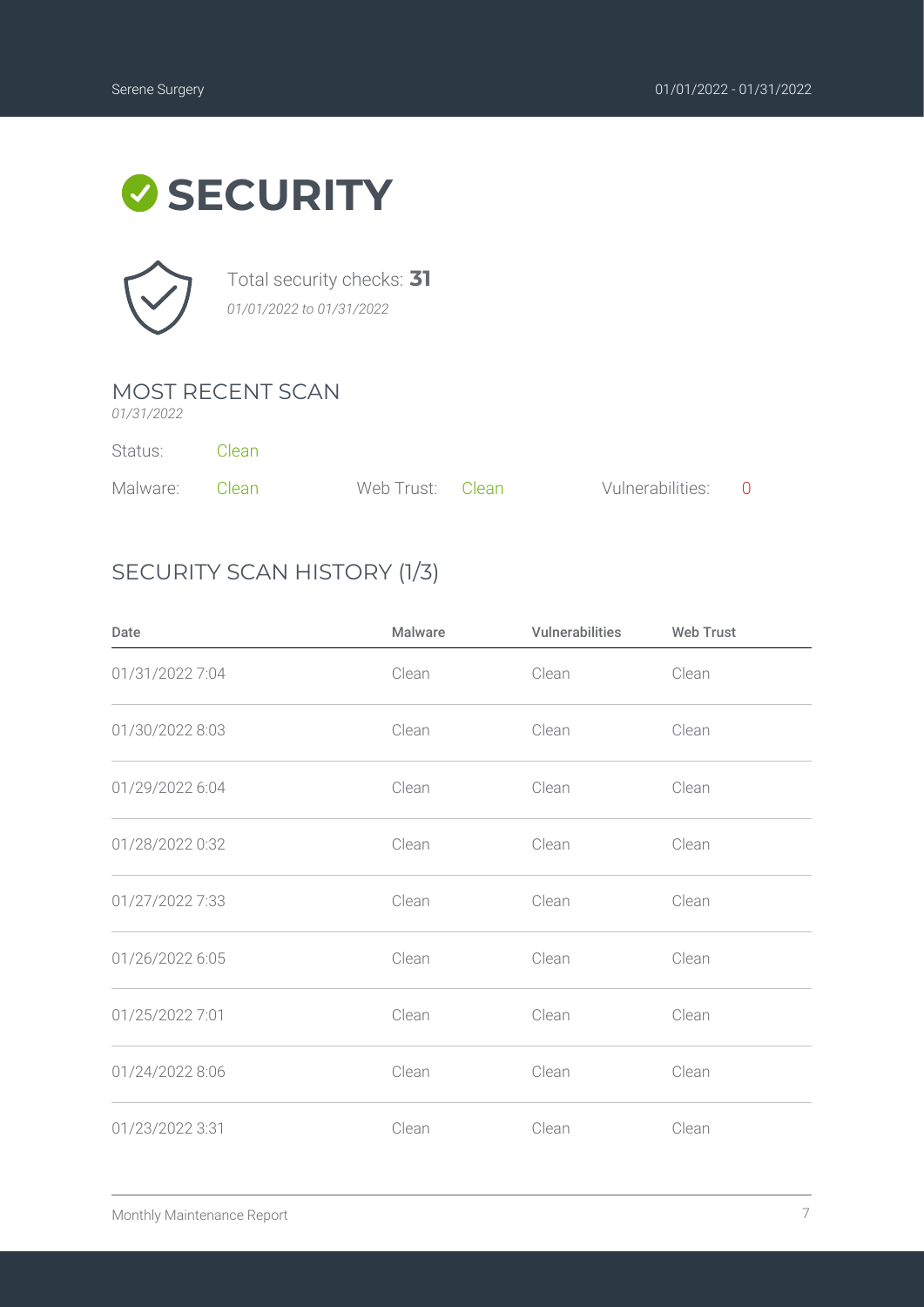#### SECURITY SCAN HISTORY (2/3)

| Date            | <b>Malware</b> | Vulnerabilities | <b>Web Trust</b> |
|-----------------|----------------|-----------------|------------------|
| 01/22/2022 2:04 | Clean          | Clean           | Clean            |
| 01/21/2022 8:00 | Clean          | Clean           | Clean            |
| 01/20/2022 7:35 | Clean          | Clean           | Clean            |
| 01/19/2022 7:00 | Clean          | Clean           | Clean            |
| 01/18/2022 8:05 | Clean          | Clean           | Clean            |
| 01/17/2022 7:31 | Clean          | Clean           | Clean            |
| 01/16/2022 6:33 | Clean          | Clean           | Clean            |
| 01/15/2022 3:04 | Clean          | Clean           | Clean            |
| 01/14/2022 3:04 | Clean          | Clean           | Clean            |
| 01/13/2022 8:04 | Clean          | Clean           | Clean            |
| 01/12/2022 7:38 | Clean          | Clean           | Clean            |
| 01/11/2022 7:32 | Clean          | Clean           | Clean            |
| 01/10/2022 6:04 | Clean          | Clean           | Clean            |
| 01/09/2022 3:00 | Clean          | Clean           | Clean            |
| 01/08/2022 3:04 | Clean          | Clean           | Clean            |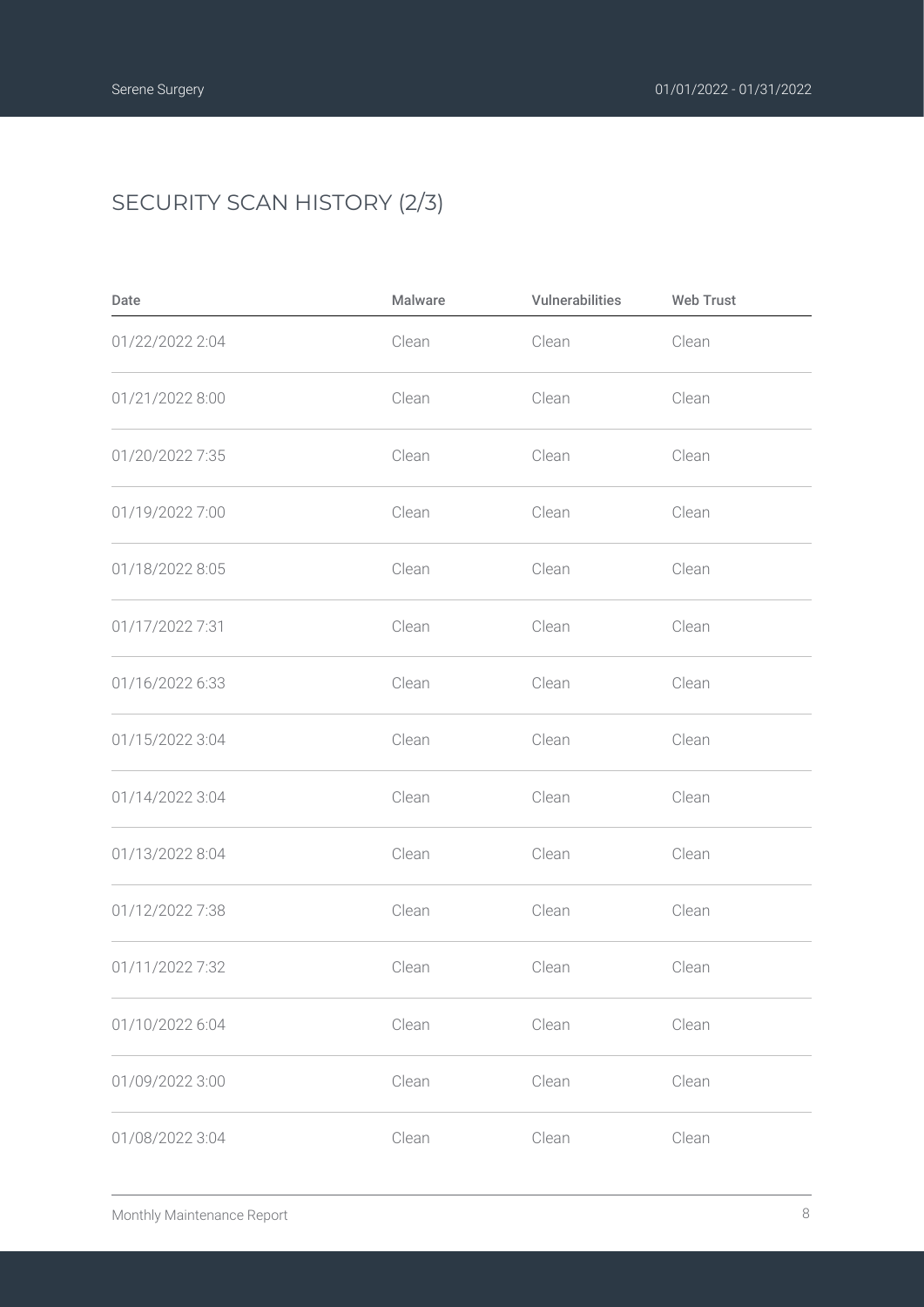#### SECURITY SCAN HISTORY (3/3)

| Date            | Malware | Vulnerabilities | <b>Web Trust</b> |
|-----------------|---------|-----------------|------------------|
| 01/07/2022 3:00 | Clean   | Clean           | Clean            |
| 01/06/2022 1:00 | Clean   | Clean           | Clean            |
| 01/05/2022 8:02 | Clean   | Clean           | Clean            |
| 01/04/2022 7:30 | Clean   | Clean           | Clean            |
| 01/03/2022 7:31 | Clean   | Clean           | Clean            |
| 01/02/2022 7:36 | Clean   | Clean           | Clean            |
| 01/01/2022 3:30 | Clean   | Clean           | Clean            |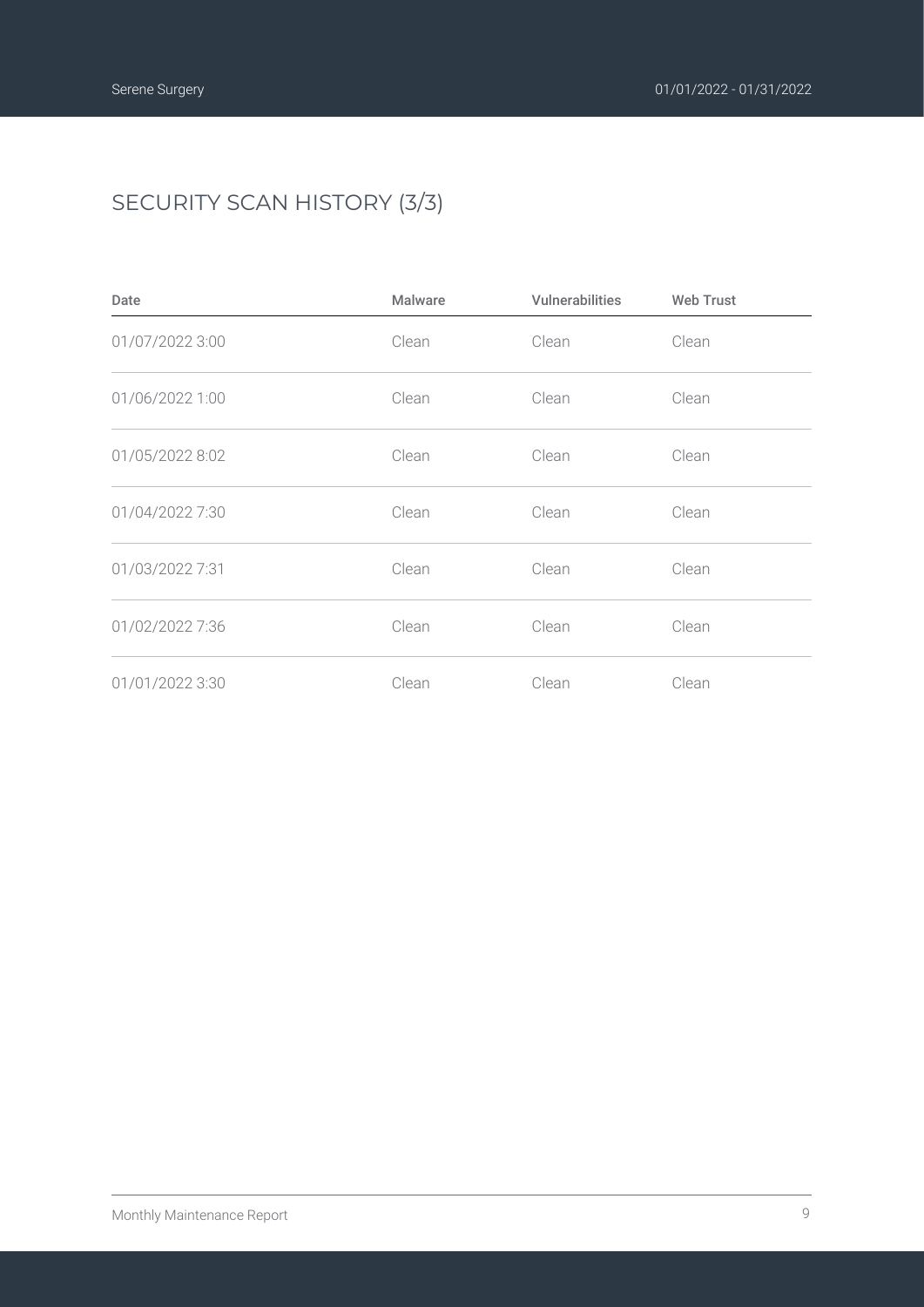



Total performance checks: **31** *01/01/2022 to 01/31/2022*

MOST RECENT SCAN *01/31/2022* PageSpeed Grade YSlow Grade **A (91%) A (98%)** Previous check: 89% Previous check: 91% PERFORMANCE OVERVIEW - PageSpeedGrade - YSlowGrade \_\_\_\_\_\_\_\_\_\_\_\_\_\_ \_\_\_\_\_\_\_\_\_\_\_\_\_\_ \_\_\_\_\_\_\_\_\_\_\_\_\_\_\_ 

20 10  $\overline{0}$  $Jan<sub>18</sub>$ Jan 4  $jan 11$ Jan 25

100

90

80

 $70$ 

60

50

40

30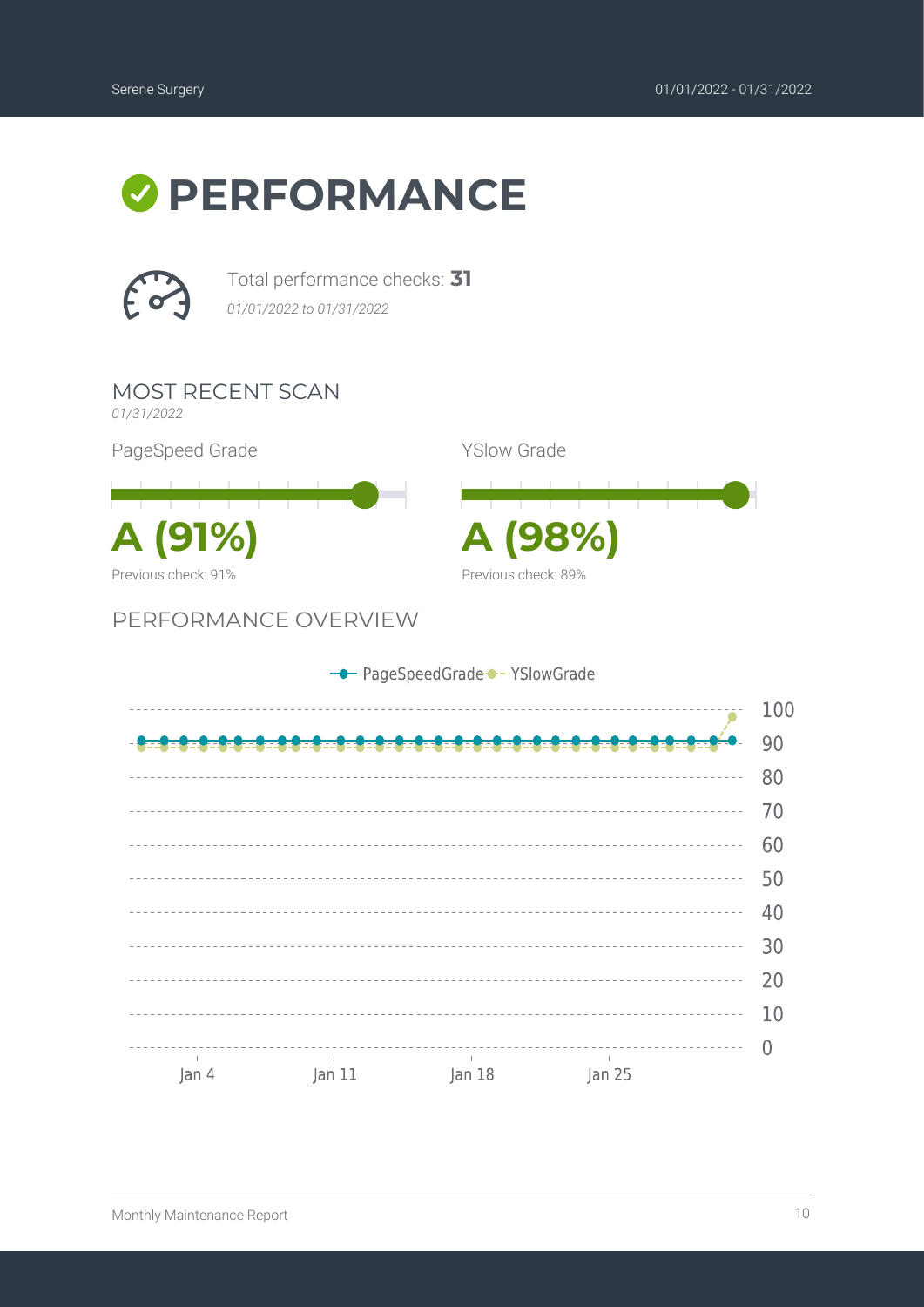#### PERFORMANCE HISTORY (1/3)

| Date             | Load time | PageSpeed | YSlow   |
|------------------|-----------|-----------|---------|
| 01/31/2022 07:07 | 0.45s     | A(91%)    | A (98%) |
| 01/30/2022 08:17 | 0.62s     | A (91%)   | B (89%) |
| 01/29/2022 04:50 | 0.68s     | A (91%)   | B (89%) |
| 01/28/2022 02:40 | 0.80s     | A (91%)   | B (89%) |
| 01/27/2022 08:10 | 0.65s     | A (91%)   | B (89%) |
| 01/26/2022 05:24 | 0.61s     | A (91%)   | B (89%) |
| 01/25/2022 07:26 | 0.66s     | A (91%)   | B (89%) |
| 01/24/2022 08:01 | 0.83s     | A (91%)   | B (89%) |
| 01/23/2022 07:50 | 0.77 s    | A (91%)   | B (89%) |
| 01/22/2022 06:47 | 0.60s     | A (91%)   | B (89%) |
| 01/21/2022 08:11 | 0.65s     | A (91%)   | B (89%) |
| 01/20/2022 07:35 | 0.66s     | A (91%)   | B (89%) |
| 01/19/2022 07:13 | 0.66s     | A (91%)   | B (89%) |
| 01/18/2022 07:09 | 0.66s     | A (91%)   | B (89%) |
| 01/17/2022 08:25 | 0.67s     | A (91%)   | B (89%) |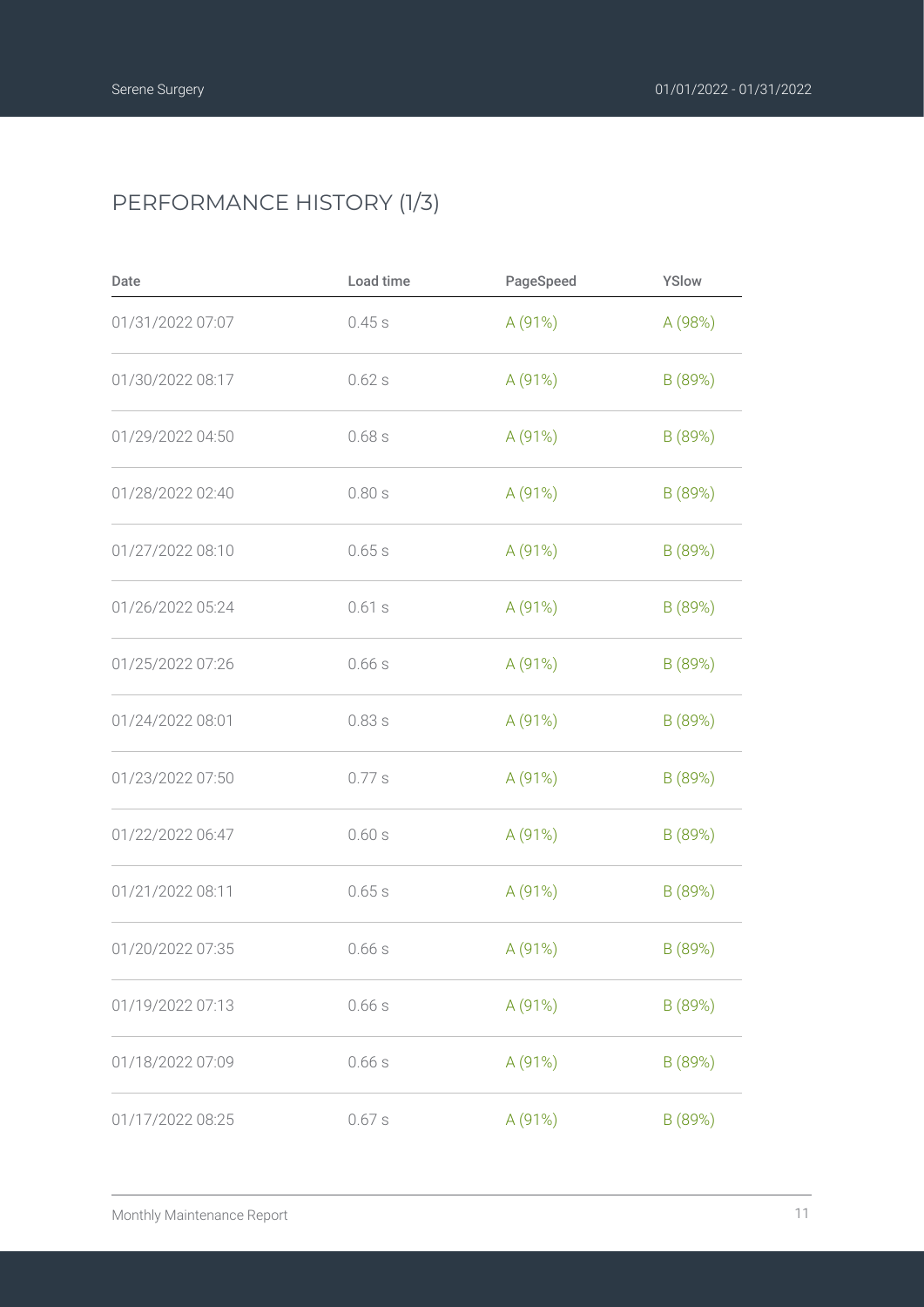#### PERFORMANCE HISTORY (2/3)

| Date             | Load time | PageSpeed | YSlow   |
|------------------|-----------|-----------|---------|
| 01/16/2022 07:43 | 0.60s     | A(91%)    | B (89%) |
| 01/15/2022 07:36 | 0.56s     | A (91%)   | B (89%) |
| 01/14/2022 07:35 | 0.98s     | A (91%)   | B (89%) |
| 01/13/2022 07:39 | 0.64s     | A (91%)   | B (89%) |
| 01/12/2022 07:37 | 0.76s     | A (91%)   | B (89%) |
| 01/11/2022 07:51 | 0.85s     | A (91%)   | B (89%) |
| 01/10/2022 02:36 | 0.64s     | A (91%)   | B (89%) |
| 01/09/2022 00:49 | 0.61s     | A (91%)   | B (89%) |
| 01/08/2022 08:02 | 0.64s     | A (91%)   | B (89%) |
| 01/07/2022 05:18 | 0.73s     | A (91%)   | B (89%) |
| 01/06/2022 02:14 | 0.63s     | A (91%)   | B (89%) |
| 01/05/2022 07:43 | 0.62s     | A (91%)   | B (89%) |
| 01/04/2022 07:52 | 0.64s     | A (91%)   | B (89%) |
| 01/03/2022 07:32 | 0.65s     | A (91%)   | B (89%) |
| 01/02/2022 07:47 | 0.60s     | A (91%)   | B (89%) |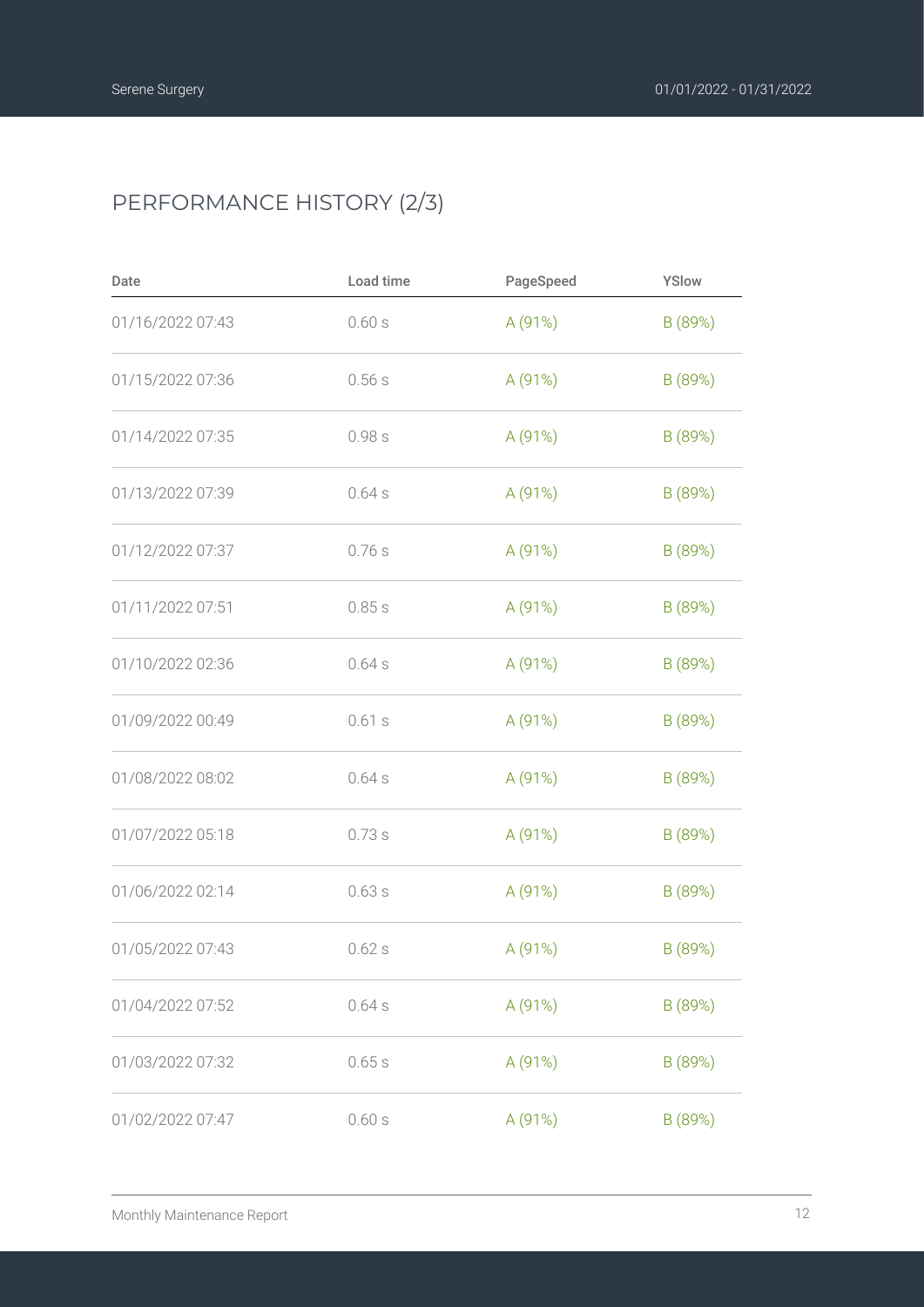#### PERFORMANCE HISTORY (3/3)

| Date             | Load time | PageSpeed | <b>YSlow</b> |
|------------------|-----------|-----------|--------------|
| 01/01/2022 03:48 | 0.60 s    | A (91%)   | B (89%)      |